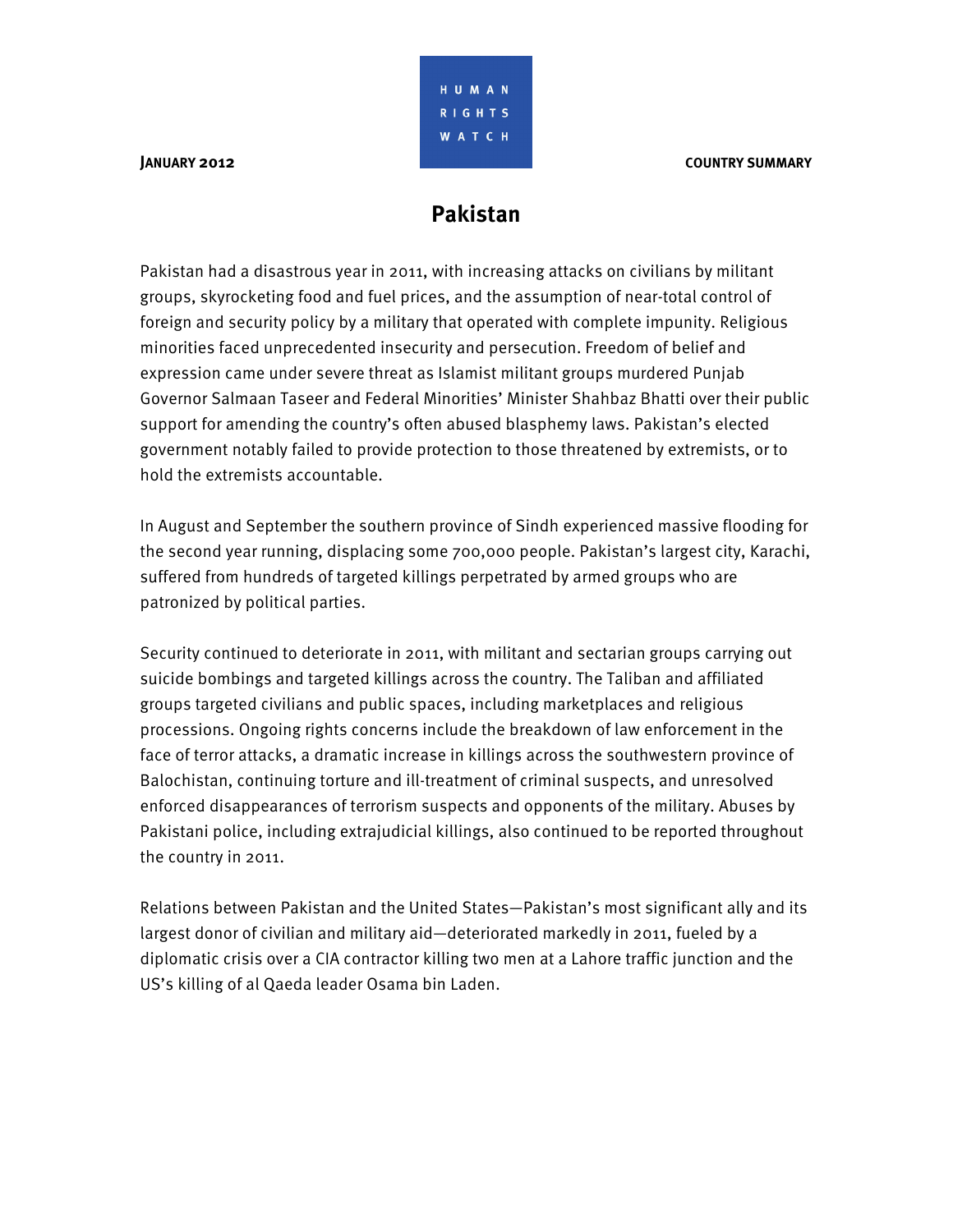### Balochistan

Conditions markedly deteriorated in the mineral-rich province of Balochistan. Human Rights Watch documented continued "disappearances" and an upsurge in killings of suspected Baloch militants and opposition activists by the military, intelligence agencies, and the paramilitary Frontier Corps. Baloch nationalists and other militant groups also stepped up attacks on non-Baloch civilians, teachers, and education facilities, as well as against security forces in the province. Pakistan's military continued to publicly resist government reconciliation efforts and attempts to locate ethnic Baloch who had been subject to "disappearances." The government appeared powerless to rein in the military's abuses.

Human Rights Watch recorded the killing of at least 200 Baloch nationalist activists during the year, as well as dozens of new cases of disappearances. The dead included Abdul Ghaffar Lango, a prominent Baloch nationalist activist, and Hanif Baloch, an activist with the Baloch Students Organisation (Azad).

Since the beginning of 2011, human rights activists and academics critical of the military have also been killed in the province. They include Siddique Eido, a coordinator for the nongovernmental Human Rights Commission of Pakistan (HRCP); Saba Dashtiyari, a professor at the University of Balochistan and an acclaimed Baloch writer and poet; and Baloch politician Abdul Salam. Three employees of the BGP Oil and Gas company were killed and four injured in an attack in eastern Balochistan in September; the Baloch Liberation Army, a militant group, claimed responsibility for the attack.

# Religious Minorities

Across Pakistan attacks took place against Shia and other vulnerable groups. Sunni militant groups, such as the supposedly banned Lashkar-e Jhangvi, operated with impunity even in areas where state authority is well established, such as the Punjab province and Karachi. On September 19, 26 members of the Hazara community travelling by bus to Iran to visit Shia holy sites were forced to disembark by gunmen near the town of Mastung and shot dead. Three others were killed as they took the injured to a hospital. Lashkar-e-Jhangvi claimed responsibility. On October 4, gunmen riding on motorbikes stopped a bus carrying mostly Hazara Shia Muslims who were headed to work at a vegetable market on the outskirts of Quetta, Balochistan's capital. The attackers forced the passengers off the bus, made them stand in a row, and opened fire, killing 13 and wounding 6.

In 2001 Aasia Bibi, a Christian from Punjab province, became the first woman in the country's history to be sentenced to death for blasphemy. She continued to languish in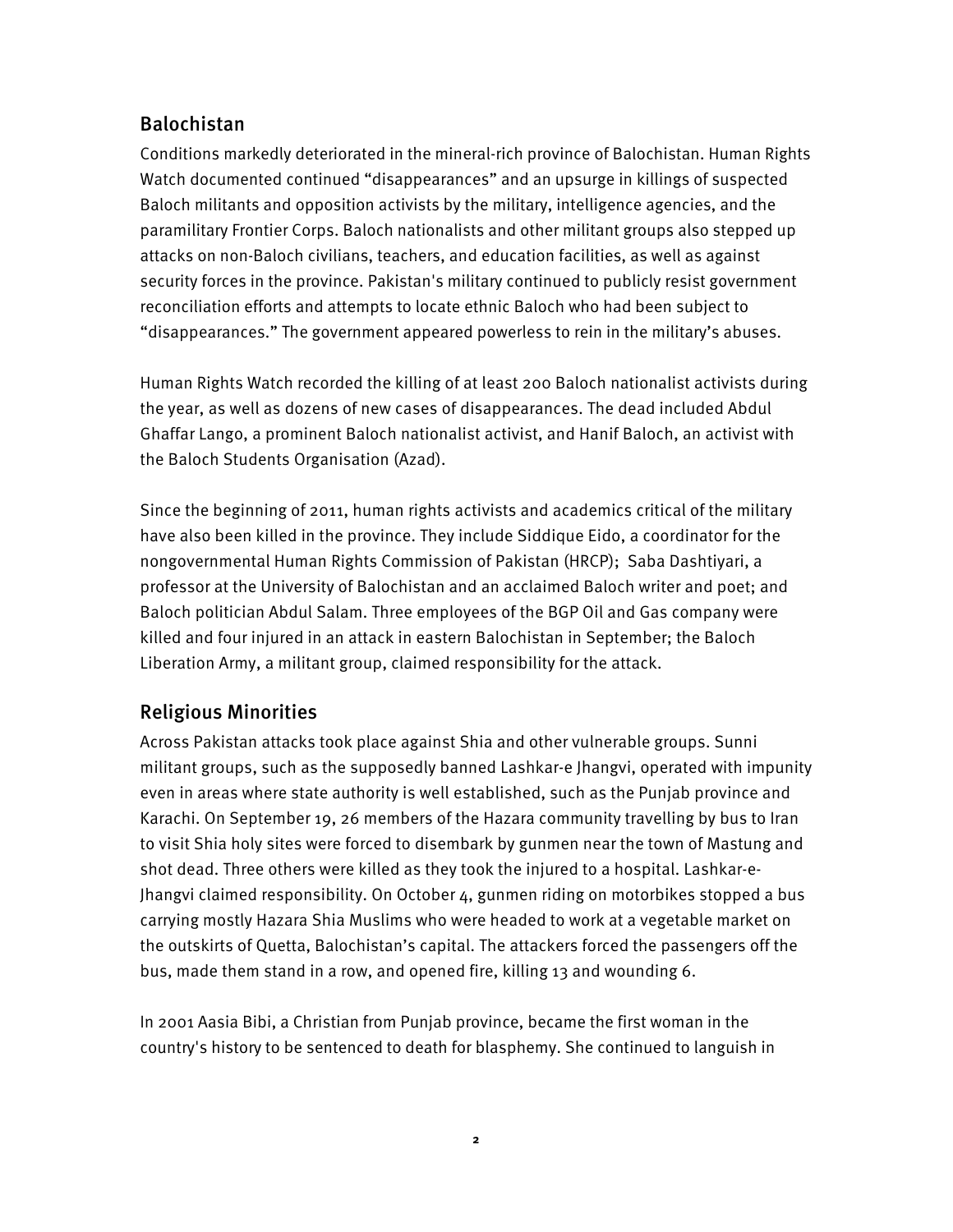prison after the Lahore High Court, in a controversial move, prevented President Asif Ali Zardari from granting her a pardon in November 2010. High-ranking officials of the ruling Pakistan People's Party (PPP) called for her release and the amendment of section 295(C) of Pakistan's penal code, otherwise known as the blasphemy law. However, the government succumbed to pressure from extremist groups and dropped the proposed amendment.

Ruling party legislator Sherry Rehman, who tabled the amendment, received multiple public death threats in the face of government inaction. On January 4 Punjab Governor Salmaan Taseer was assassinated by a member of his security detail for supporting the amendment. On March 2 Federal Minister for Minorities Shahbaz Bhatti was shot dead for the same reason. While Taseer's alleged assassin was arrested on the spot, the government reacted to the murders by seeking to appease extremists rather than hold them accountable. Emboldened extremists exploited the government's passivity by intimidating minorities further, and the year saw an upsurge of blasphemy cases and allegations. Minorities, Muslims, children, and persons with mental disabilities have all been charged under the law.

Members of the Ahmadi religious community also continue to be a major target for blasphemy prosecutions and are subjected to specific anti-Ahmadi laws across Pakistan. They also face increasing social discrimination, as illustrated by the October expulsion of 10 students from a school in Hafizabad, Punjab province, for being Ahmadi. In November, four Hindus, three of them doctors, were killed in an attack by religious extremists in the town of Shikarpur in Sindh province, sending shockwaves through the minority community.

#### Women's Rights

Mistreatment of women and girls—including rape, domestic violence, and forced marriage—remains a serious problem. Public intimidation of, and threats to, women and girls by religious extremists increased in major cities in 2011.

In a disappointing development, the government failed to honor its commitment to reintroduce the Domestic Violence (Prevention and Protection) Bill, unanimously passed by the National Assembly in August 2009, but lapsed after the Senate failed to pass it within three months as required under Pakistan's constitution. In April the Supreme Court upheld a 2005 ruling by the provincial Lahore High Court acquitting five of the six men accused of the gang-rape of Mukhtar Mai, a villager from Muzaffargarh district in Punjab province, who was raped on the orders of a village council in 2002.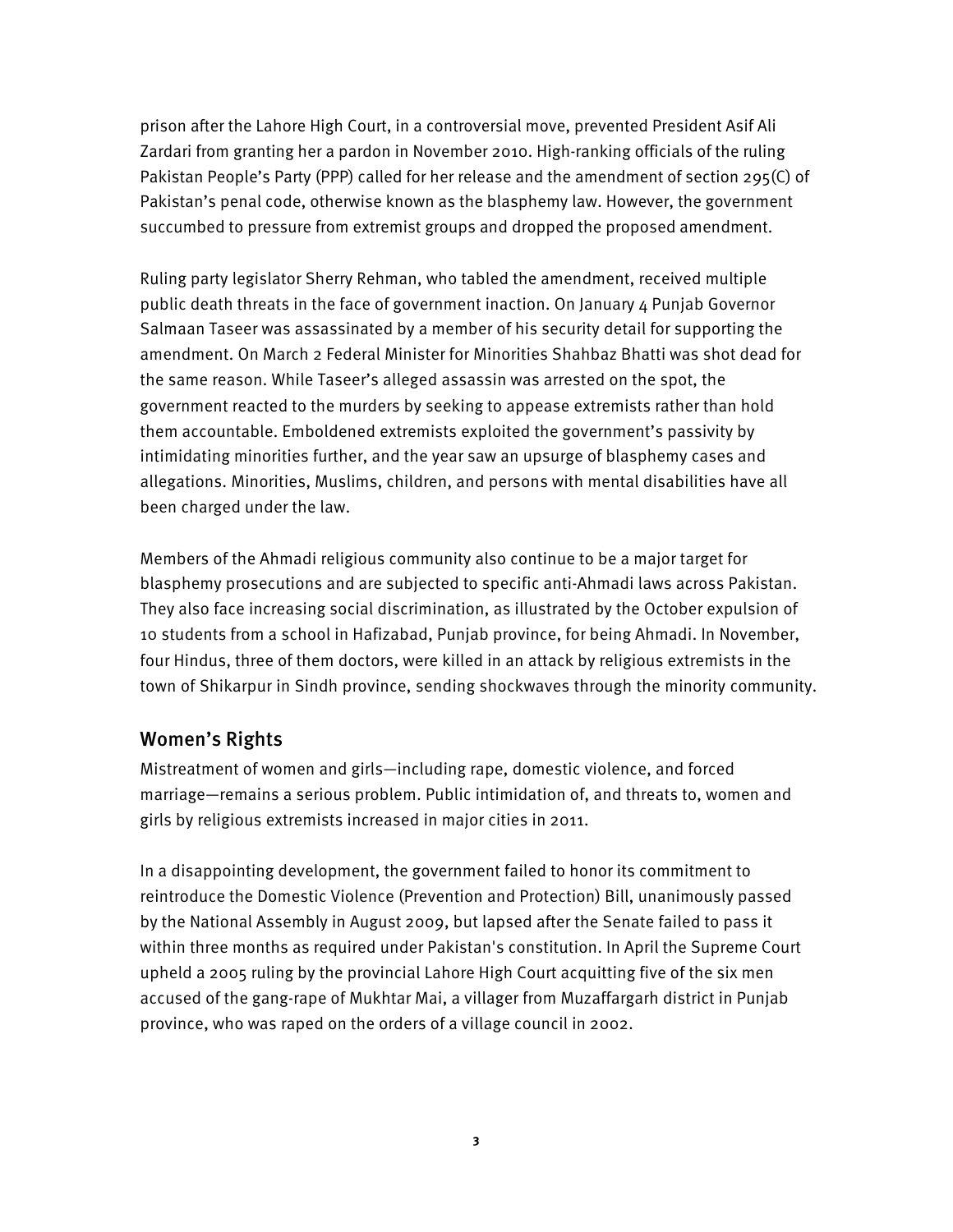### Militant Attacks and Counterterrorism

Suicide bombings, armed attacks, and killings by the Taliban, al Qaeda, and their affiliates targeted nearly every sector of Pakistani society, including journalists and religious minorities, resulting in hundreds of deaths. The US and others alleged that the military and Inter Services Intelligence (ISI) were complicit with these networks, claims the military and government adamantly denied.

Security forces routinely violate basic rights in the course of counterterrorism operations. Suspects are frequently detained without charge or are convicted without a fair trial. Thousands of suspected members of al Qaeda, the Taliban, and other armed groups—who were rounded up in a country-wide crackdown that began in 2009 in Swat and the Federally Administered Tribal Areas—remain in illegal military detention; few have been prosecuted or produced before the courts. The army continues to deny lawyers, relatives, independent monitors, and humanitarian agency staff access to persons detained in the course of military operations.

Aerial drone strikes by the US on suspected members of al Qaeda and the Taliban in northern Pakistan continued in 2011, with some 70 strikes taking place through early November. As in previous years these strikes were often accompanied by claims of large numbers of civilian casualties, but lack of access to the conflict areas has prevented independent verification.

#### Karachi

Karachi experienced an exceptionally high level of violence during the year, with some 800 persons killed. The killings were perpetrated by armed groups patronized by all political parties with a presence in the city. The Muttaheda Qaumi Movement (MQM), Karachi's largest political party, with heavily armed cadres and a well-documented history of human rights abuse and political violence, was widely viewed as the major perpetrator of targeted killings. The Awami National Party (ANP) and PPP-backed Aman (Peace) Committee killed MQM activists. Despite an October 6 Pakistan Supreme Court ruling calling for an end to the violence, authorities took no meaningful measures to hold perpetrators accountable.

# Freedom of Media

At least six journalists were killed in Pakistan during the year. Saleeem Shahzad, a reporter for the Hong Kong-based Asia Times Online and the Italian news agency Adnkronos International, disappeared from central Islamabad, the capital, on the evening of May 29, 2011. Shahzad had received repeated and direct threats from the military's dreaded ISI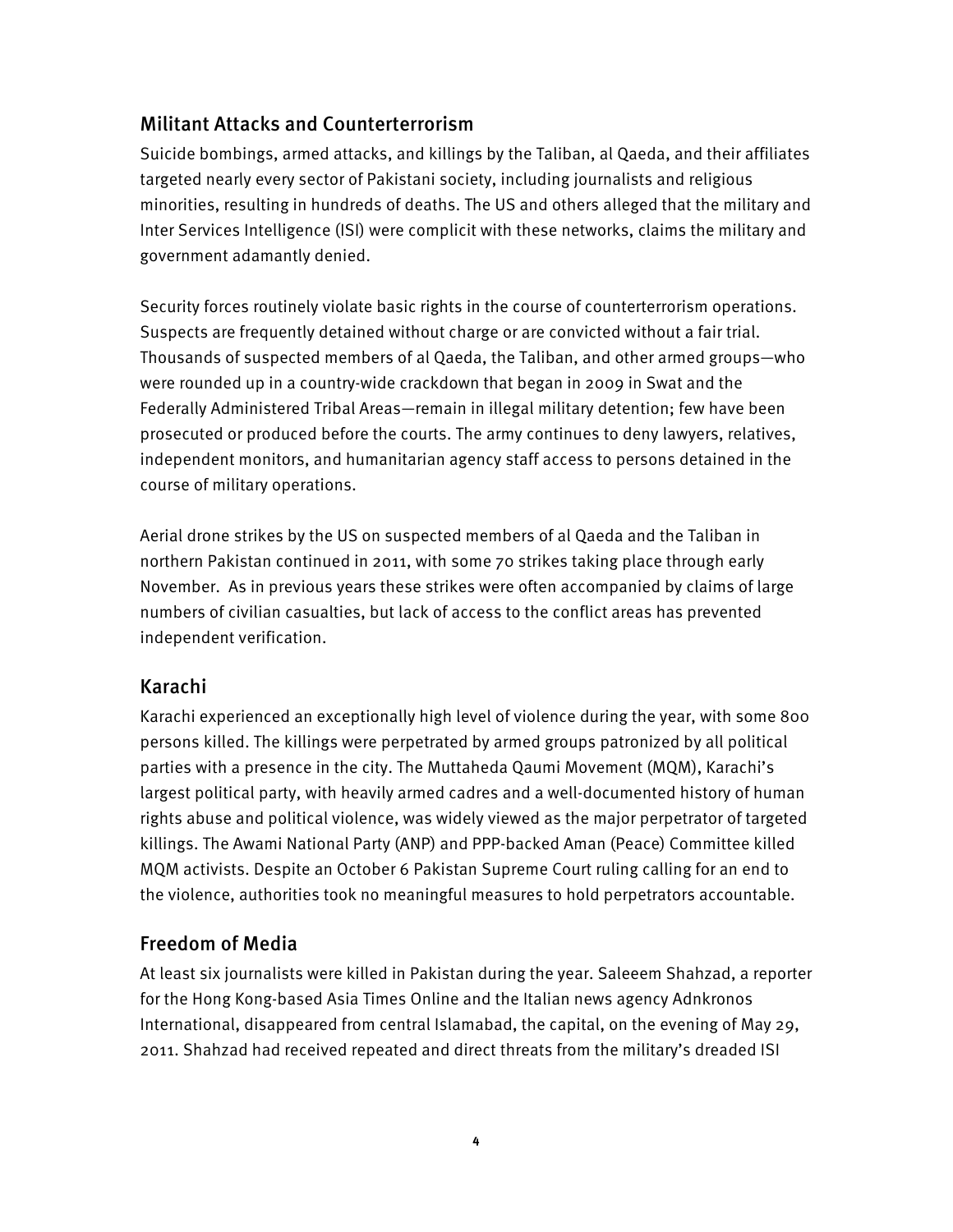agency. Shahzad's body, bearing visible signs of torture, was discovered two days later on May 31, near Mandi Bahauddin, 80 miles southeast of Islamabad. Following an international and domestic furor caused by the murder, a judicial commission was formed within days to probe allegations of ISI complicity. On August 9 Human Rights Watch testified before the commission. At this writing the commission had not announced its findings.

Earlier, on January 13, Geo TV reporter Wali Khan Babar was shot and killed in Karachi shortly after covering gang violence in the city. On May 10 Tribal Union of Journalists President Nasrullah Khan Afridi was killed when his car blew up in Peshawar; the provincial information minister described the act as a "targeted killing by the Taliban." On August 14 thugs killed online news agency reporter Munir Ahmed Shakir after he covered a demonstration by Baloch nationalists in the Khuzdar district, Balochistan. On November 5 the body of Javed Naseer Rind, a sub-editor with the Urdu-language *Daily Tawar*, was found with torture marks and gunshot wounds in the town of Khuzdar in Balochistan province. He had been missing since September 9.

A climate of fear impedes media coverage of military and militant groups. Journalists rarely report on human rights abuses by the military in counterterrorism operations, and the Taliban and other armed groups regularly threaten media outlets over their coverage.

Chief Justice Iftikhar Chaudhry and the provincial high courts effectively muzzled media criticism of the judiciary in 2011 through threats of contempt of court proceedings, as has been the case since Pakistan's independent judiciary was restored to office in 2009. In a positive development, journalists vocally critical of the government experienced less interference from elected officials than in previous years.

#### Key International Actors

The US remained Pakistan's most significant ally and was the largest donor of civilian and military aid to Pakistan, but relations deteriorated markedly in 2011. A major diplomatic crisis erupted on January 27 when Raymond Davis, a CIA contractor, shot two men dead at a Lahore traffic junction. While the US maintained that Davis had diplomatic immunity, Pakistan's Foreign Ministry disputed the claim. Davis was released on March 16 after US\$2.4 million was paid in "blood money" compensation to the victims' families under the country's controversial Islamic law.